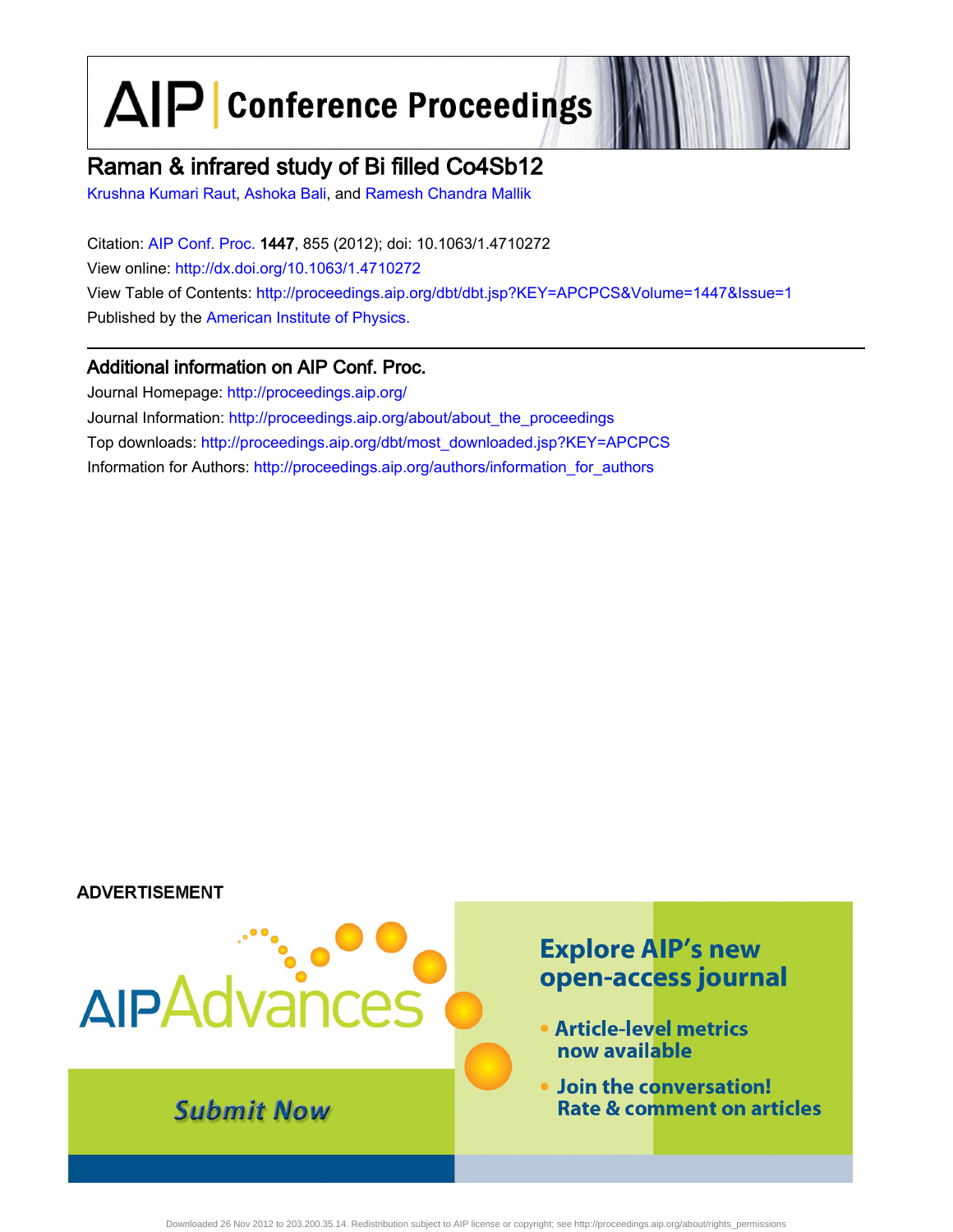## **Raman & Infrared Study of Bi Filled Co<sub>4</sub>Sb<sub>12</sub>**

Krushna Kumari Raut, Ashoka Bali and Ramesh Chandra Mallik

*Department of Physics, Indian Institute of Science, Bangalore- 560012 Email: rcmallik@physics.iisc.ernet.in*

Abstract. CoSb<sub>3</sub> skutterudites are established thermoelectric materials in the 500-800K temperature range. Undoped and Bi filled  $\cos b_3$  samples were synthesized by induction melting-annealing process and phase confirmation done by  $X$ -Ray diffraction. The role of bismuth as a filler in  $CoSb<sub>3</sub>$  was investigated by Raman and far infrared reflectance study. It was found that bismuth strengthens Sb vibrations, and can potentially scatter Sb related acoustic phonons effectively. As a result substantial reduction in thermal conductivity may be possible with proper control of Bi filling.

**Keywords:** thermoelectric, induction melting, Raman, infrared, phonon **PACS:** 72.20.Pa, 81.10.Fq, 78.30.Fs, 72.10 Di

#### **INTRODUCTION**

Thermoelectric materials convert thermal energy to electrical energy and vice-versa. The efficiency of this conversion depends on a dimensionless figure of merit  $zT = (S^2 \sigma/\kappa)T$ , where S is Seebeck coefficient,  $\sigma$  is electrical conductivity and  $\kappa$ is the thermal conductivity. Good thermoelectric materials should have a high S  $\& \sigma$  and low  $\kappa$ .CoSb<sub>3</sub> skutterudites are efficient thermoelectric generators having complex crystal structure, large unit cell and high carrier mobility. Large voids of radius 1.892Å are present inside the center of the  $Co<sub>4</sub>Sb<sub>12</sub>$  formula units. When these voids are filled by foreign atoms, filler atoms rattle inside the cage and scatter the heat carrying phonons. This large scattering of phonons decreases  $\kappa$ , thereby increasing the *z*T. The behavior of these vibration modes can be understood to some extent by Raman and Infrared spectroscopy. Here, polycrystalline  $Bi_xCo_4Sb_{12}$  (x=0, 0.25, 0.5) has been synthesized and vibration modes studied by the above techniques.

#### **EXPERIMENTAL PROCEDURE**

High purity Co (99.995%), Sb (99.999%) and Bi (99.999%) were mixed in stoichiometric ratio and sealed in quartz ampoules under  $10^{-4}$  torr vacuum. The samples were melted by induction heating at 1273 K for 15 min and then quenched in water, followed by annealing at 923 K for 144 hours. Phase identification was done by X-Ray Diffraction (Bruker D8 advance)

on powdered samples. Optical measurements were done at room temperature on polished samples. Raman data was acquired using HORIBA Jobin Yvon LabRAM HR800 spectrometer with Argon 514.5 nm visible laser. Sampling was carried out by standard optical microscope using MPlan N 100X objective. Infrared measurements were carried out on Bruker IFS 66v/s Vacuum Fourier Transform Interferometer in the FIR range.



**FIGURE1: XRD patterns of Bi<sub>x</sub>Co<sub>4</sub>Sb<sub>12</sub> (x=0, 0.25, 0.5)** 

CoSb<sub>3</sub> skutterudite phase is observed as the major phase in all samples. No secondary phases are observed in any of the samples. This indicates that Bi atom can easily be incorporated into  $\cos b_3$  host lattice upto a filling limit of 0.5.

In  $CoSb<sub>3</sub>$  unit cell, out of four formula units, one formula unit is empty and other three consist of

*Solid State Physics: Proceedings of the 56th DAE Solid State Physics Symposium 2011* AIP Conf. Proc. 1447, 855-856 (2012); doi: 10.1063/1.4710272 © 2012 American Institute of Physics 978-0-7354-1044-2/\$30.00